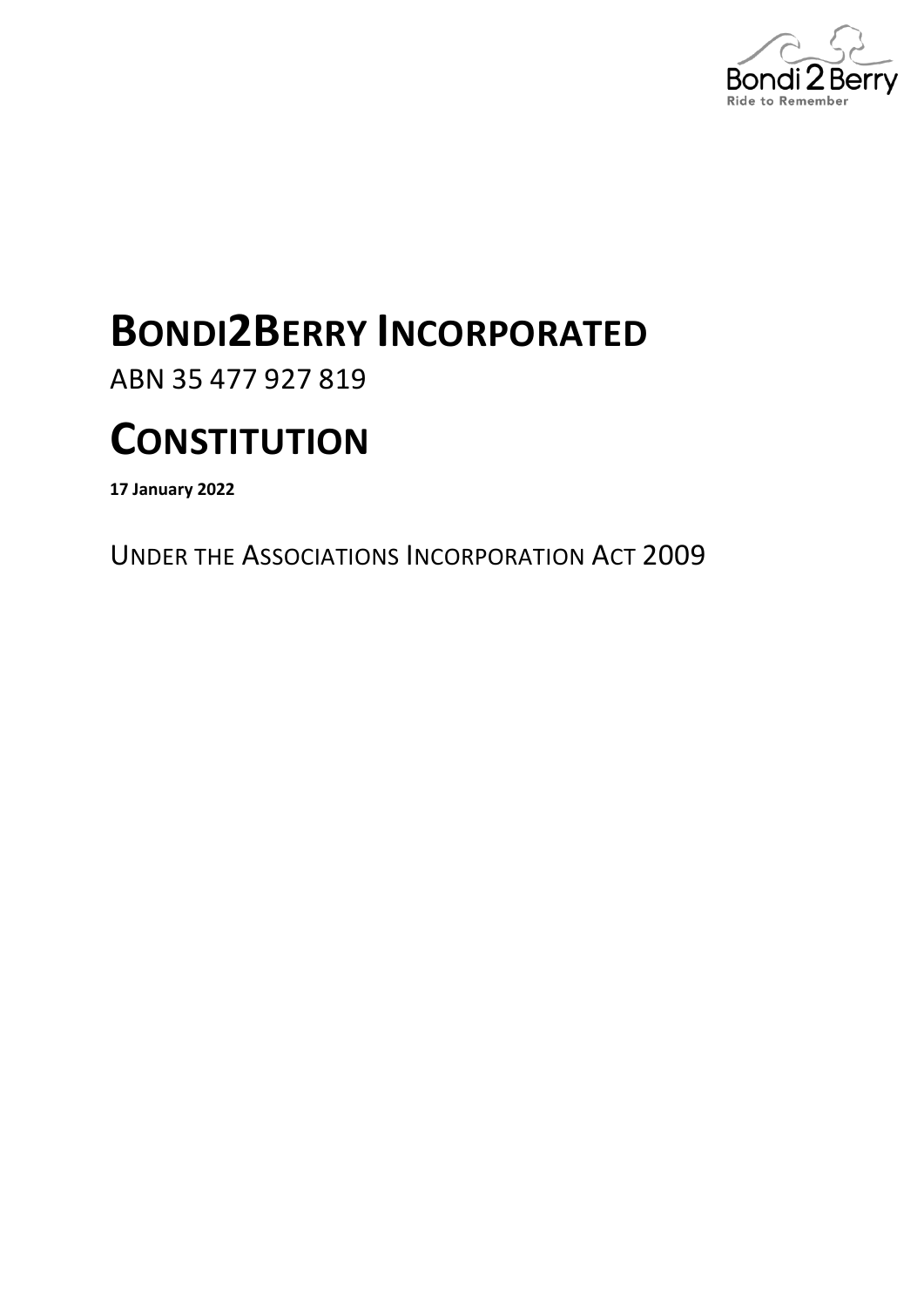## **Contents**

| Part 1   |                                                                            |  |
|----------|----------------------------------------------------------------------------|--|
| 1.       |                                                                            |  |
| 2        |                                                                            |  |
| Part 2   |                                                                            |  |
|          |                                                                            |  |
| 3        |                                                                            |  |
| 4        |                                                                            |  |
| 5        |                                                                            |  |
| 6        |                                                                            |  |
| 7        |                                                                            |  |
| 8        |                                                                            |  |
| 9        |                                                                            |  |
| 10       |                                                                            |  |
| 11       |                                                                            |  |
| 12       |                                                                            |  |
|          |                                                                            |  |
| 13       |                                                                            |  |
| Part 3   |                                                                            |  |
|          |                                                                            |  |
| 15       |                                                                            |  |
| 16       |                                                                            |  |
|          |                                                                            |  |
| 17       |                                                                            |  |
| 18       |                                                                            |  |
| 19       |                                                                            |  |
| 20       |                                                                            |  |
| 21       |                                                                            |  |
| 22       | Appointing association members as committee members to constitute quorum10 |  |
| 23       |                                                                            |  |
| 24       |                                                                            |  |
|          |                                                                            |  |
|          |                                                                            |  |
| 25       |                                                                            |  |
| Part 4   |                                                                            |  |
| 26       |                                                                            |  |
|          |                                                                            |  |
| 27       |                                                                            |  |
| 28       |                                                                            |  |
| 29       |                                                                            |  |
| 30       |                                                                            |  |
| 31       |                                                                            |  |
| 32       |                                                                            |  |
| 33       |                                                                            |  |
| 34       |                                                                            |  |
| 35       |                                                                            |  |
| 36       |                                                                            |  |
| 37       |                                                                            |  |
|          |                                                                            |  |
| 38       |                                                                            |  |
| Part 5   |                                                                            |  |
| 39       |                                                                            |  |
| 40       |                                                                            |  |
| 41       |                                                                            |  |
| 42       |                                                                            |  |
| 43       |                                                                            |  |
|          |                                                                            |  |
| 44       |                                                                            |  |
| 45       |                                                                            |  |
| 46       |                                                                            |  |
| 47       |                                                                            |  |
| 48       |                                                                            |  |
| 49       |                                                                            |  |
| 50<br>51 |                                                                            |  |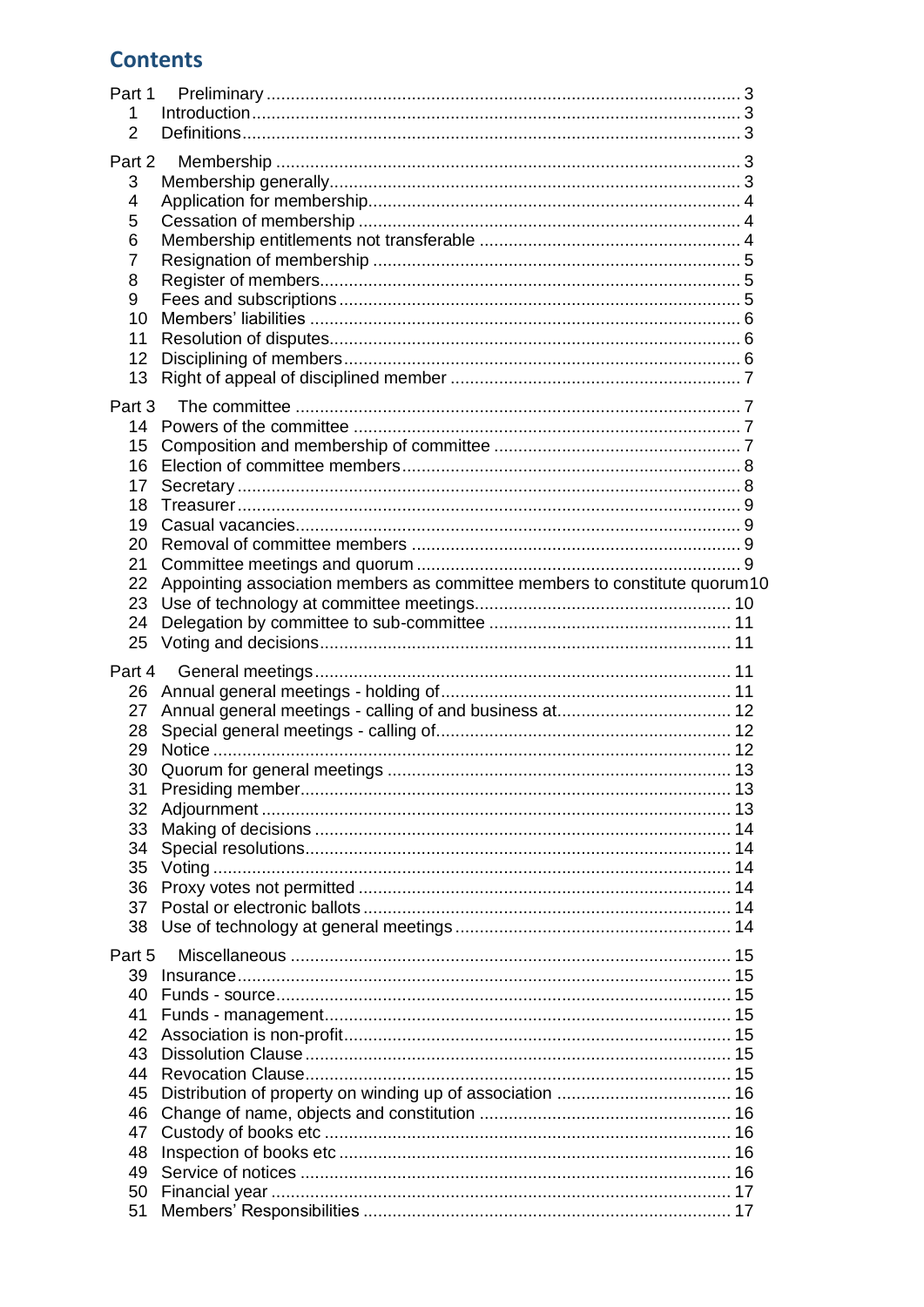## <span id="page-2-0"></span>**Part 1 Preliminary**

#### <span id="page-2-1"></span>**1 Introduction**

Bondi2Berry Incorporated's mission is to increase understanding of, and help find a cure for dementia.

Bondi2Berry Incorporated is established to be a charity whose purpose is to advance health and increase awareness of dementia by:

- o Organising large scale cycling events that increase awareness of dementia, and help improve community health and well-being.
- o Raising money to fund dementia specific research projects and help find a cure for dementia.
- o Communicating dementia related information to continue to educate the community about the disease to help fundraising.
- o Organising community engagement events and school visits that enable people to talk about their experiences with dementia to assist in raising awareness and fundraising.

## <span id="page-2-2"></span>**2 Definitions**

(1) In this constitution:

*ordinary committee member* means a member of the committee who is not an office-bearer of the association.

*secretary* means:

- (a) the person holding office under this constitution as secretary of the association, or
- (b) if no person holds that office the public officer of the association.

*special general meeting* means a general meeting of the association other than an annual general meeting.

*the Act* means the *[Associations Incorporation Act 2009](http://www.legislation.nsw.gov.au/xref/inforce/?xref=Type%3Dact%20AND%20Year%3D2009%20AND%20no%3D7&nohits=y)*.

*the Regulation* means the *[Associations Incorporation Regulation 2016.](http://www.legislation.nsw.gov.au/xref/inforce/?xref=Type%3Dsubordleg%20AND%20Year%3D2010%20AND%20No%3D238&nohits=y)*

- (2) In this constitution:
	- (a) a reference to a function includes a reference to a power, authority and duty, and
	- (b) a reference to the exercise of a function includes, if the function is a duty, a reference to the performance of the duty.
- (3) The provisions of the *[Interpretation Act 1987](http://www.legislation.nsw.gov.au/xref/inforce/?xref=Type%3Dact%20AND%20Year%3D1987%20AND%20no%3D15&nohits=y)* apply to and in respect of this constitution in the same manner as those provisions would so apply if this constitution were an instrument made under the Act.

## <span id="page-2-3"></span>**Part 2 Membership**

#### <span id="page-2-4"></span>**3 Membership generally**

- (1) A person is eligible to be a member of the association if:
	- (a) the person is a natural person, and
	- (b) the person has applied and been approved for membership of the association in accordance with clause 4.
- (2) A person is taken to be a member of the association if:
	- (a) the person is a natural person, and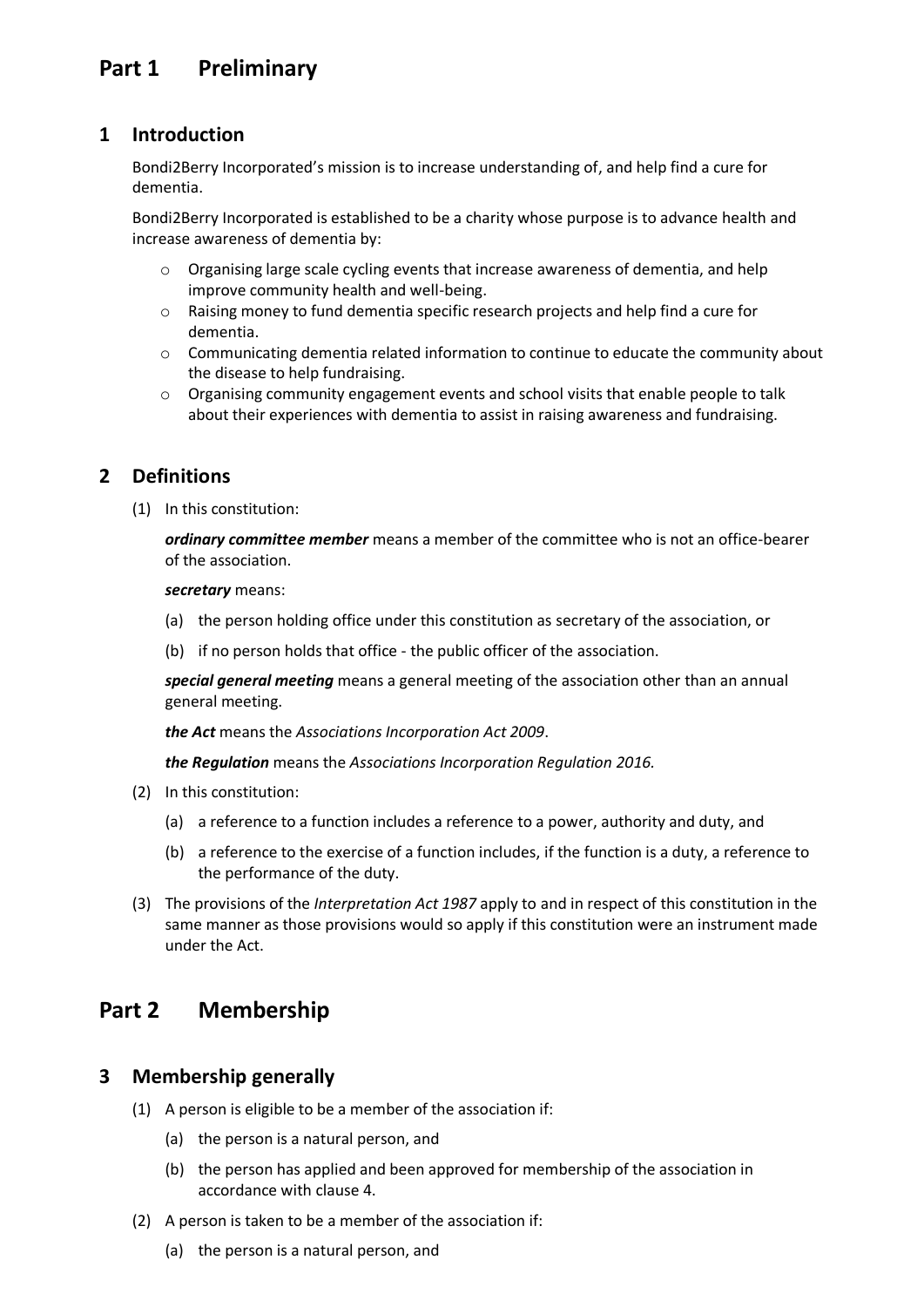- (b) the person was:
	- (i) in the case of an unincorporated body that is registered as the association a member of that unincorporated body immediately before the registration of the association, or
	- (ii) in the case of an association that is amalgamated to form the relevant association a member of that other association immediately before the amalgamation, or
	- (iii) in the case of a registrable corporation that is registered as an association a member of the registrable corporation immediately before that entity was registered as an association.
- (3) A person is taken to be a member of the association if the person was one of the individuals on whose behalf an application for registration of the association under section 7 (1) (a) of the Act was made.

#### <span id="page-3-0"></span>**4 Application for membership**

- (1) An application by a person for membership of the association:
	- (a) must be made in writing (by email) in the form determined by the committee, and
	- (b) must be lodged electronically with the secretary of the association.
- (2) As soon as practicable after receiving an application for membership, the secretary must refer the application to the committee, which is to determine whether to approve or to reject the application.
- (3) As soon as practicable after the committee makes that determination, the secretary must:
	- (a) notify the applicant in writing by email that the committee approved or rejected the application (whichever is applicable), and
	- (b) if the committee approved the application, request the applicant to pay (within the period of 28 days after receipt by the applicant of the notification) the sum payable under this constitution by a member as entrance fee and annual subscription.
- (4) The secretary must, on payment by the applicant of the amounts referred to in subclause (3) (b) within the period referred to in that provision, enter or cause to be entered the applicant's name in the register of members and, on the name being so entered, the applicant becomes a member of the association.

#### <span id="page-3-1"></span>**5 Cessation of membership**

A person ceases to be a member of the association if the person:

- (a) dies, or
- (b) resigns membership, or
- (c) is expelled from the association, or
- (d) fails to pay the annual membership fee under clause 9 (2) within 3 months after it is due.

#### <span id="page-3-2"></span>**6 Membership entitlements not transferable**

A right, privilege or obligation which a person has by reason of being a member of the association:

- (a) is not capable of being transferred or transmitted to another person, and
- (b) terminates on cessation of the person's membership.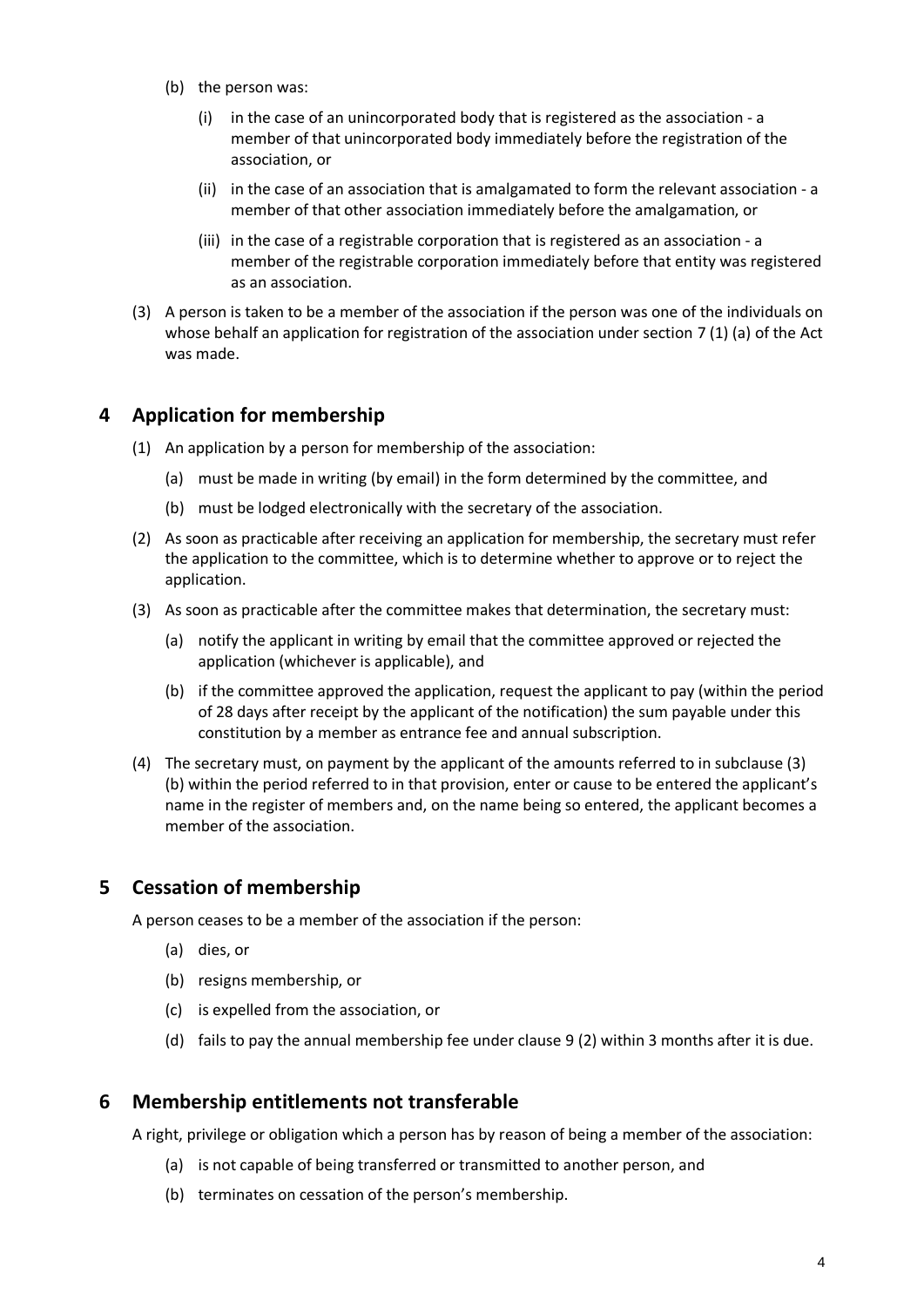## <span id="page-4-0"></span>**7 Resignation of membership**

- (1) A member of the association may resign from membership of the association by first giving to the secretary written notice of at least 1 month of the member's intention to resign and, on the expiration of the period of notice, the member ceases to be a member.
- (2) If a member of the association ceases to be a member under subclause (1), and in every other case where a member ceases to hold membership, the secretary must make an appropriate entry in the register of members recording the date on which the member ceased to be a member.

## <span id="page-4-1"></span>**8 Register of members**

- (1) The secretary must establish and maintain a register of members of the association in electronic form, specifying the name, residential and email address of each person who is a member of the association together with the date on which the person became a member.
- (2) The register of members must be kept in New South Wales:
	- (a) at the main premises of the association, or
	- (b) if the association has no premises, at the association's official address.
- (3) The register of members must be open for inspection, free of charge, by any member of the association at any reasonable hour.
- (4) A member of the association may obtain a copy of any part of the register on payment of a fee of not more than \$1 for each page copied.
- (5) If a member requests that any information contained on the register about the member (other than the member's name) not be available for inspection, that information must not be made available for inspection.
- (6) A member must not use information about a person obtained from the register to contact or send material to the person, other than for:
	- (a) the purposes of sending the person a newsletter, a notice in respect of a meeting or other event relating to the association or other material relating to the association, or
	- (b) any other purpose necessary to comply with a requirement of the Act or the Regulation.
- (7) If the register of members is kept in electronic form:
	- (a) it must be convertible into hard copy, and
	- (b) the requirements in subclauses (2) and (3) apply as if a reference to the register of members is a reference to a current hard copy of the register of members.

## <span id="page-4-2"></span>**9 Fees and subscriptions**

- (1) A member of the association must, on admission to membership, pay to the association a fee of \$1.
- (2) In addition to any amount payable by the member under subclause (1), a member of the association must pay to the association an annual membership fee of \$2:
	- (a) except as provided by paragraph (b), before the first day of the financial year of the association in each calendar year, or
	- (b) if the member becomes a member on or after the first day of the financial year of the association in any calendar year—on becoming a member and before the first day of the financial year of the association in each succeeding calendar year.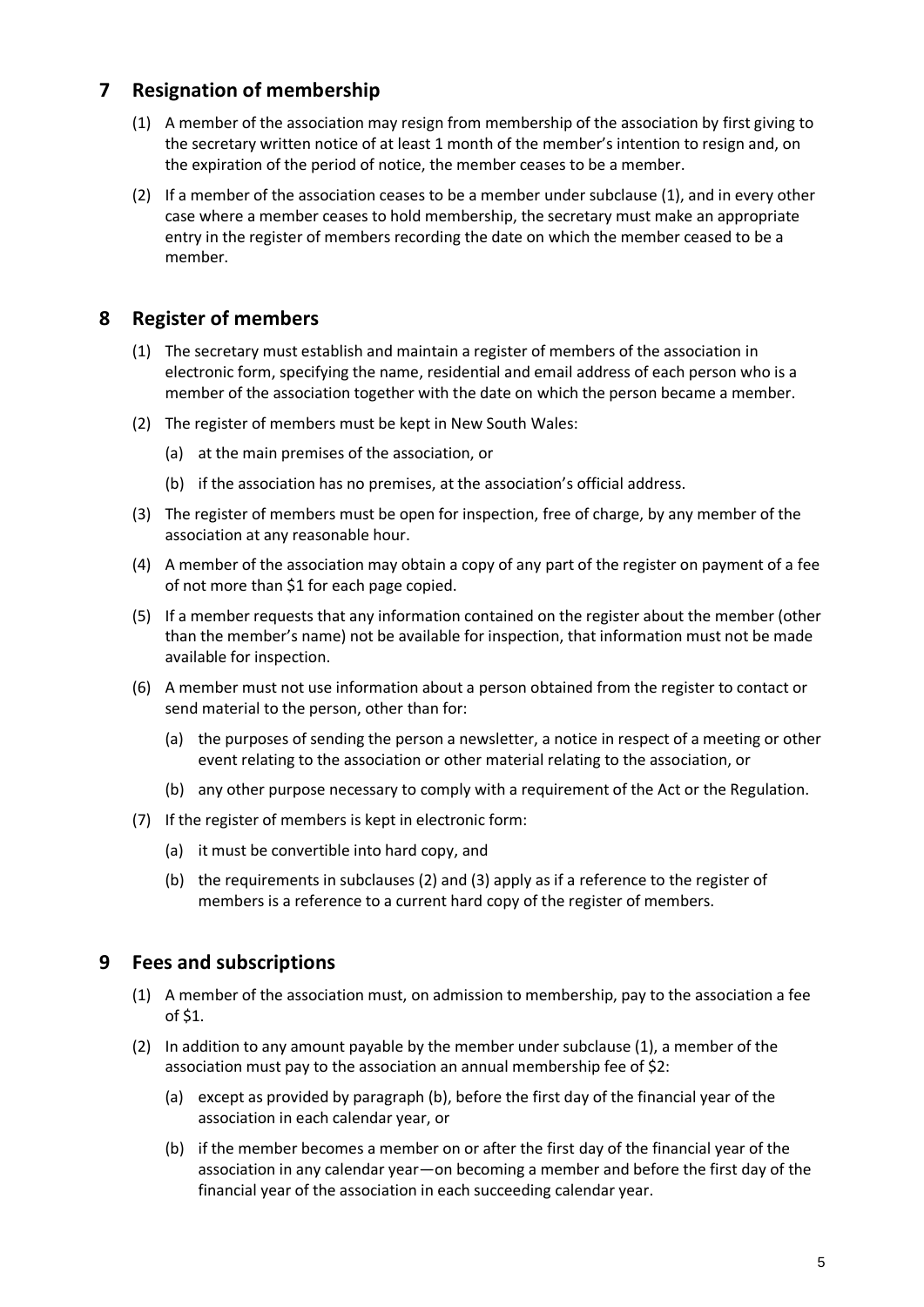## <span id="page-5-0"></span>**10 Members' liabilities**

The liability of a member of the association to contribute towards the payment of the debts and liabilities of the association or the costs, charges and expenses of the winding up of the association is limited to the amount, if any, unpaid by the member in respect of membership of the association as required by clause 9.

## <span id="page-5-1"></span>**11 Resolution of disputes**

- (1) A dispute between a member and another member (in their capacity as members) of the association, or a dispute between a member or members and the association, are to be referred to a Community Justice Centre for mediation under the *Community Justice Centres Act 1983*.
- (2) If a dispute is not resolved by mediation within 3 months of the referral to a Community Justice Centre, the dispute is to be referred to arbitration.
- (3) The *Commercial Arbitration Act 2010* applies to a dispute referred to arbitration.

## <span id="page-5-2"></span>**12 Disciplining of members**

- (1) A complaint may be made to the committee by any person that a member of the association:
	- (a) has refused or neglected to comply with a provision or provisions of this constitution, or
	- (b) has wilfully acted in a manner prejudicial to the interests of the association.
- (2) The committee may refuse to deal with a complaint if it considers the complaint to be trivial or vexatious in nature.
- (3) If the committee decides to deal with the complaint, the committee:
	- (a) must cause notice of the complaint to be served on the member concerned, and
	- (b) must give the member at least 14 days from the time the notice is served within which to make submissions to the committee in connection with the complaint, and
	- (c) must take into consideration any submissions made by the member in connection with the complaint.
- (4) The committee may, by resolution, expel the member from the association or suspend the member from membership of the association if, after considering the complaint and any submissions made in connection with the complaint, it is satisfied that the facts alleged in the complaint have been proved and the expulsion or suspension is warranted in the circumstances.
- (5) If the committee expels or suspends a member, the secretary must, within 7 days after the action is taken, cause written notice to be given to the member of the action taken, of the reasons given by the committee for having taken that action and of the member's right of appeal under clause 13.
- (6) The expulsion or suspension does not take effect:
	- (a) until the expiration of the period within which the member is entitled to appeal against the resolution concerned, or
	- (b) if within that period the member exercises the right of appeal, unless and until the association confirms the resolution under clause 13,

whichever is the later.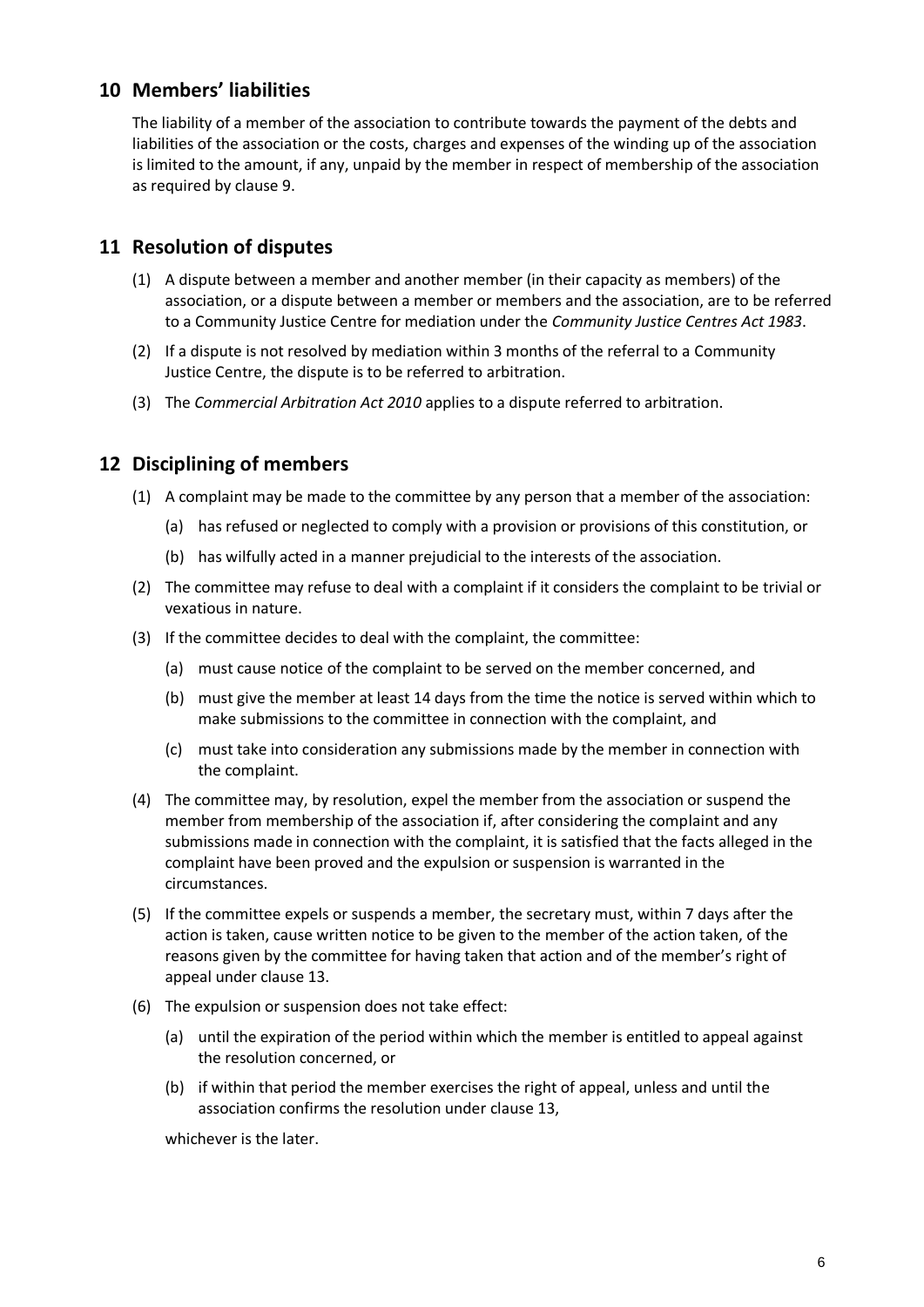## <span id="page-6-0"></span>**13 Right of appeal of disciplined member**

- (1) A member may appeal to the association in general meeting against a resolution of the committee under clause 12, within 7 days after notice of the resolution is served on the member, by lodging with the secretary a notice to that effect.
- (2) The notice may, but need not, be accompanied by a statement of the grounds on which the member intends to rely for the purposes of the appeal.
- (3) On receipt of a notice from a member under subclause (1), the secretary must notify the committee, which is to convene a general meeting of the association to be held within 28 days after the date on which the secretary received the notice.
- (4) At a general meeting of the association convened under subclause (3):
	- (a) no business other than the question of the appeal is to be transacted, and
	- (b) the committee and the member must be given the opportunity to state their respective cases orally or in writing, or both, and
	- (c) the members present are to vote by secret ballot on the question of whether the resolution should be confirmed or revoked.
- (5) The appeal is to be determined by a simple majority of votes by members of the association.

## <span id="page-6-1"></span>**Part 3 The committee**

#### <span id="page-6-2"></span>**14 Powers of the committee**

Subject to the Act, the Regulation, this constitution and any resolution passed by the association in general meeting, the committee:

- (a) is to control and manage the affairs of the association, and
- (b) may exercise all the functions that may be exercised by the association, other than those functions that are required by this constitution to be exercised by a general meeting of members of the association, and
- (c) has power to perform all the acts and do all things that appear to the committee to be necessary or desirable for the proper management of the affairs of the association.

#### <span id="page-6-3"></span>**15 Composition and membership of committee**

- (1) The committee is to consist of:
	- (a) the office-bearers of the association, and
	- (b) at least 3 ordinary committee members,

each of whom is to be elected at the annual general meeting of the association under clause 16.

**Note.** Section 28 of the Act contains further requirements concerning eligibility for membership and composition of the committee.

- (2) The total number of committee members is to be 12.
- (3) The office-bearers of the association are as follows:
	- (a) the president,
	- (b) the vice-president,
	- (c) the treasurer,
	- (d) the secretary.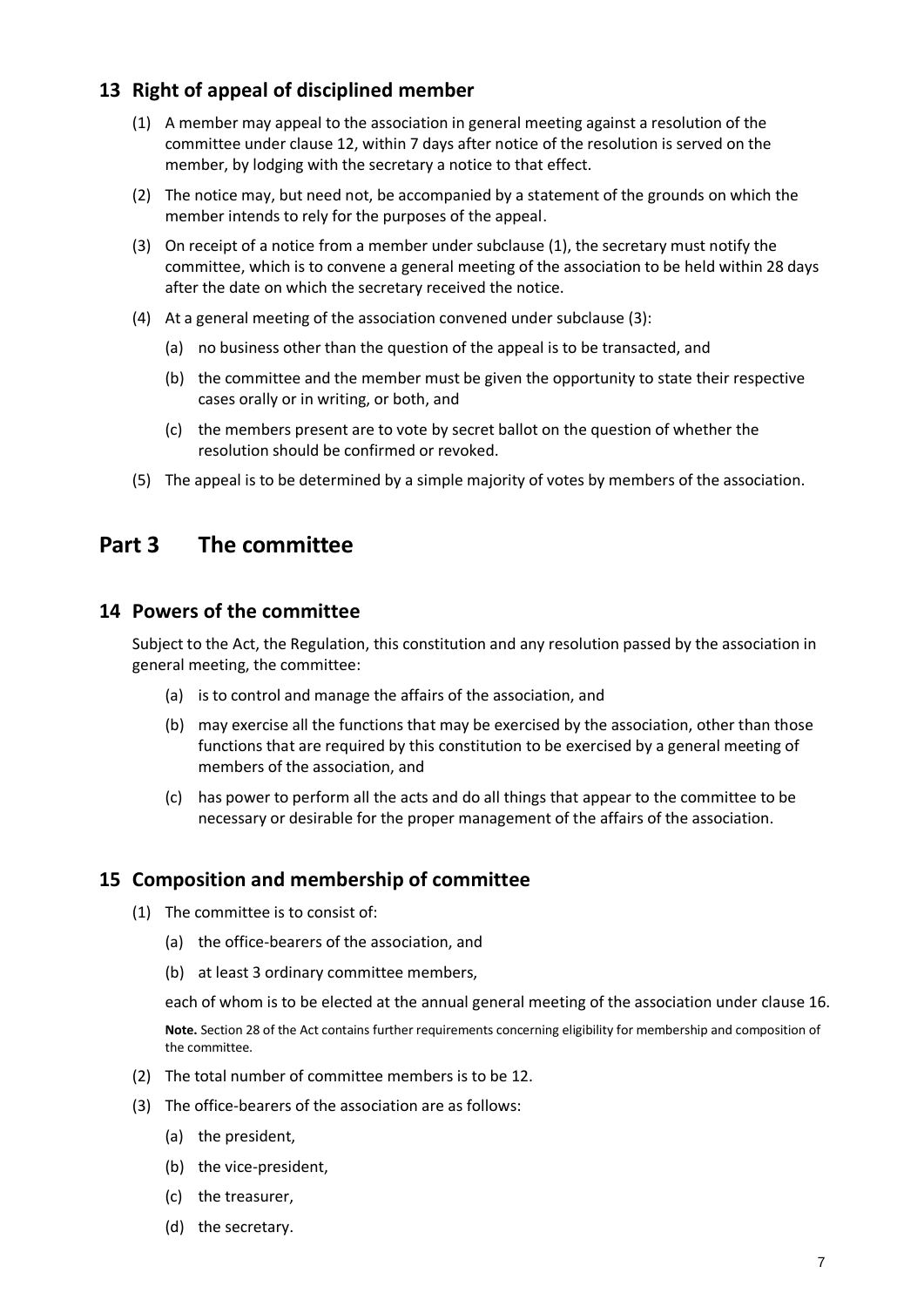- (4) A committee member may hold up to 2 offices (other than both the offices of president and vice-president).
- (5) There is no maximum number of consecutive terms for which a committee member may hold office.

**Note.** Schedule 1 to the Act provides that an association's constitution is to address the maximum number of consecutive terms of office of any office-bearers on the committee.

(6) Each member of the committee is, subject to this constitution, to hold office until immediately before the election of committee members at the annual general meeting next following the date of the member's election, and is eligible for re-election.

#### <span id="page-7-0"></span>**16 Election of committee members**

- (1) Nominations of candidates for election as office-bearers of the association or as ordinary committee members:
	- (a) must be made in writing (email) and endorsed by 2 members of the association, and
	- (b) must be delivered to the secretary of the association at least 7 days before the date fixed for the holding of the annual general meeting at which the election is to take place.
- (2) If insufficient nominations are received to fill all vacancies on the committee, the candidates nominated are taken to be elected and further nominations are to be received at the annual general meeting.
- (3) If insufficient further nominations are received, any vacant positions remaining on the committee are taken to be casual vacancies.
- (4) If the number of nominations received is equal to the number of vacancies to be filled, the persons nominated are taken to be elected.
- (5) If the number of nominations received exceeds the number of vacancies to be filled, a ballot is to be held.
- (6) The ballot for the election of office-bearers and ordinary committee members of the committee is to be conducted at the annual general meeting in any usual and proper manner that the committee directs.
- (7) A person nominated as a candidate for election as an office-bearer or as an ordinary committee member of the association must be a member of the association.

## <span id="page-7-1"></span>**17 Secretary**

- (1) The secretary of the association must, as soon as practicable after being appointed as secretary, lodge notice with the association of his or her address.
- (2) It is the duty of the secretary to keep minutes (whether in written or electronic form) of:
	- (a) all appointments of office-bearers and members of the committee, and
	- (b) the names of members of the committee present at a committee meeting or a general meeting, and
	- (c) all proceedings at committee meetings and general meetings.
- (3) Minutes of proceedings at a meeting must be signed by the chairperson of the meeting or by the chairperson of the next succeeding meeting.
- (4) The signature of the chairperson may be transmitted by electronic means for the purposes of subclause (3).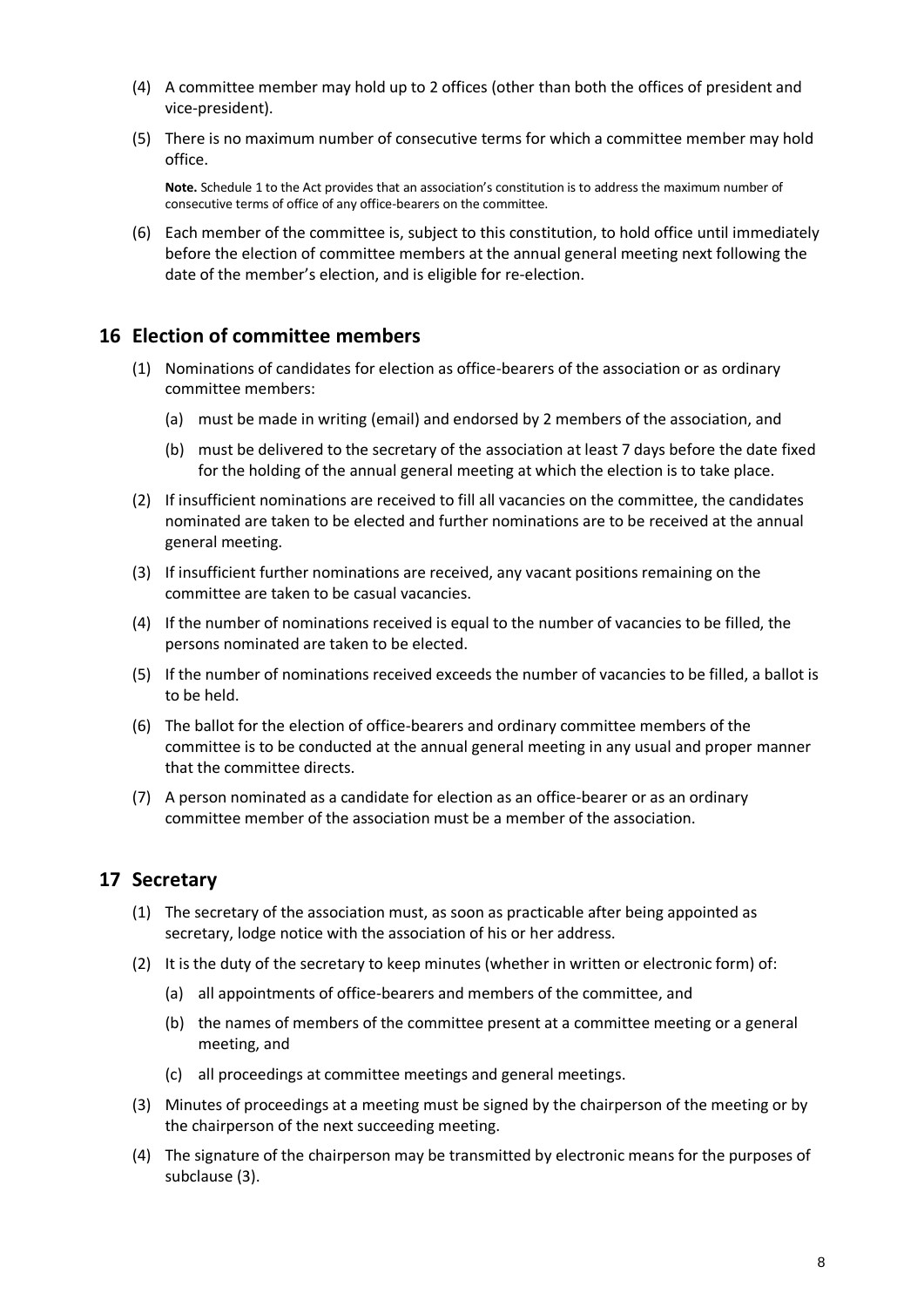## <span id="page-8-0"></span>**18 Treasurer**

It is the duty of the treasurer of the association to ensure:

- (a) that all money due to the association is collected and received and that all payments authorised by the association are made, and
- (b) that correct books and accounts are kept showing the financial affairs of the association, including full details of all receipts and expenditure connected with the activities of the association.

## <span id="page-8-1"></span>**19 Casual vacancies**

- (1) In the event of a casual vacancy occurring in the membership of the committee, the committee may appoint a member of the association to fill the vacancy and the member so appointed is to hold office, subject to this constitution, until the annual general meeting next following the date of the appointment.
- (2) A casual vacancy in the office of a member of the committee occurs if the member:
	- (a) dies, or
	- (b) ceases to be a member of the association, or
	- (c) is or becomes an insolvent under administration within the meaning of the *[Corporations](http://www.comlaw.gov.au/)  [Act 2001](http://www.comlaw.gov.au/)* of the Commonwealth, or
	- (d) resigns office by notice in writing given to the secretary, or
	- (e) is removed from office under clause 20, or
	- (f) becomes a mentally incapacitated person, or
	- (g) is absent without the consent of the committee from 3 consecutive meetings of the committee, or
	- (h) is convicted of an offence involving fraud or dishonesty for which the maximum penalty on conviction is imprisonment for not less than 3 months, or
	- (i) is prohibited from being a director of a company under Part 2D.6 (Disqualification from managing corporations) of the *[Corporations Act 2001](http://www.comlaw.gov.au/)* of the Commonwealth.

## <span id="page-8-2"></span>**20 Removal of committee members**

- (1) The association in general meeting may by resolution remove any member of the committee from the office of member before the expiration of the member's term of office and may by resolution appoint another person to hold office until the expiration of the term of office of the member so removed.
- (2) If a member of the committee to whom a proposed resolution referred to in subclause (1) relates makes representations in writing to the secretary or president (not exceeding a reasonable length) and requests that the representations be notified to the members of the association, the secretary or the president may send a copy of the representations to each member of the association or, if the representations are not so sent, the member is entitled to require that the representations be read out at the meeting at which the resolution is considered.

## <span id="page-8-3"></span>**21 Committee meetings and quorum**

(1) The committee must meet at least 3 times in each period of 12 months at the place and time that the committee may determine.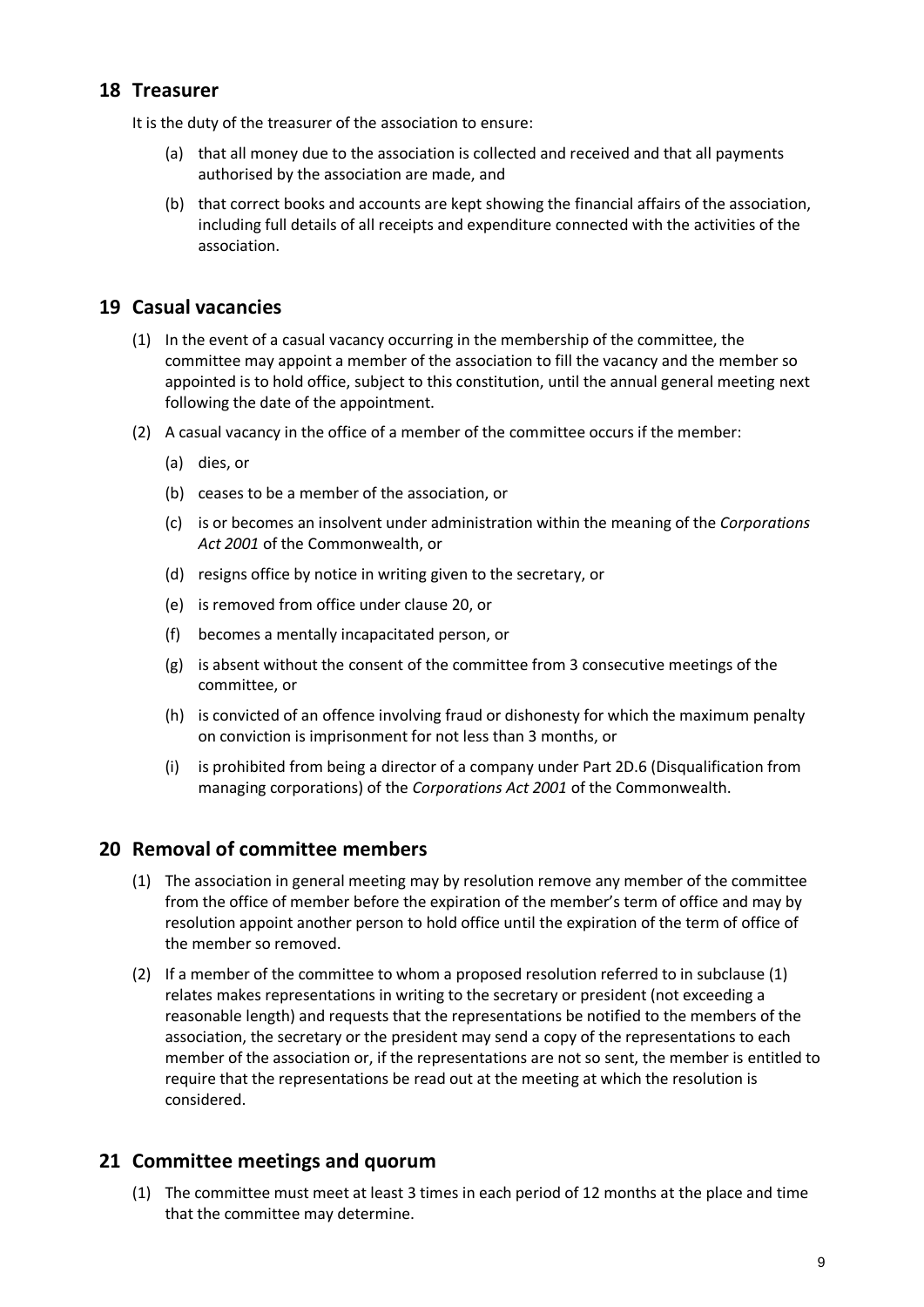- (2) Additional meetings of the committee may be convened by the president or by any member of the committee.
- (3) Written notice of a meeting of the committee must be given by the secretary to each member of the committee at least 48 hours before the time appointed for the holding of the meeting.
- (4) Notice of a meeting given under subclause (3) must specify the general nature of the business to be transacted at the meeting and no business other than that business is to be transacted at the meeting, except business which the committee members present at the meeting unanimously agree to treat as urgent business.
- (5) Any five members of the committee constitute a quorum for the transaction of the business of a meeting of the committee.
- (6) No business is to be transacted by the committee unless a quorum is present and if, within half an hour of the time appointed for the meeting, a quorum is not present, the meeting is to stand adjourned to the same place and at the same hour of the same day in the following week.
- (7) If at the adjourned meeting a quorum is not present within half an hour of the time appointed for the meeting, the meeting is to be dissolved.
- (8) At a meeting of the committee:
	- (a) the president or, in the president's absence, the vice-president is to preside, or
	- (b) if the president and the vice-president are absent or unwilling to act, one of the remaining members of the committee chosen by the members present at the meeting is to preside.

#### <span id="page-9-0"></span>**22 Appointing association members as committee members to constitute quorum**

- (1) If at any time the number of committee members is less than the number required to constitute a quorum for a committee meeting, the existing committee members may appoint a sufficient number of members of the association as committee members to enable the quorum to be constituted.
- (2) A member of the committee so appointed is to hold office, subject to this constitution, until the annual general meeting next following the date of the appointment.
- (3) This clause does not apply to the filling of a casual vacancy to which clause 19 applies.

#### <span id="page-9-1"></span>**23 Use of technology at committee meetings**

- (1) A committee meeting may be held at 2 or more venues using any technology approved by the committee that gives each of the committee's members a reasonable opportunity to participate.
- (2) A committee member who participates in a committee meeting using that technology is taken to be present at the meeting and, if the member votes at the meeting, is taken to have voted in person.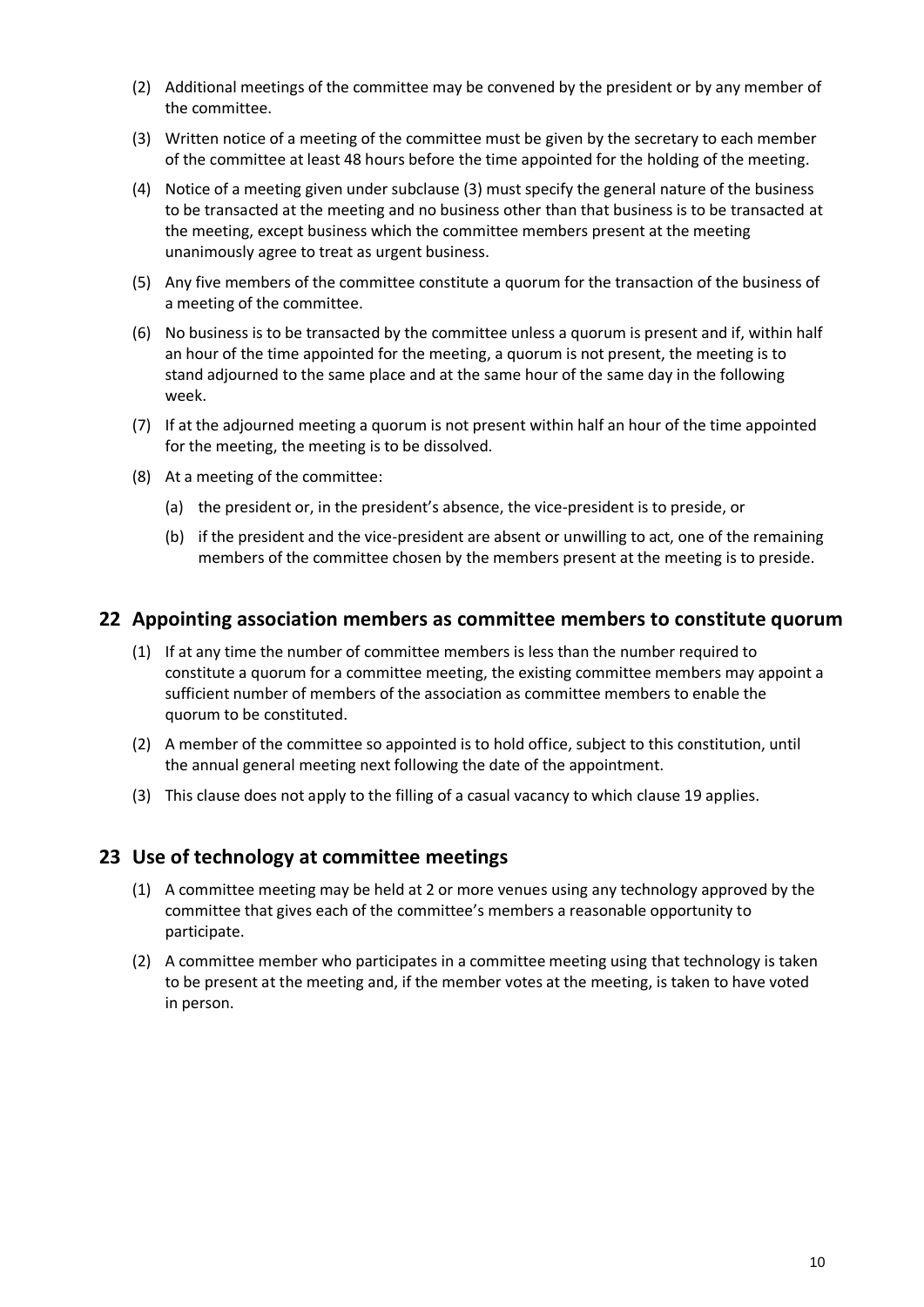## <span id="page-10-0"></span>**24 Delegation by committee to sub-committee**

- (1) The committee may, by instrument in writing, delegate to one or more sub-committees (consisting of the member or members of the association that the committee thinks fit) the exercise of any of the functions of the committee that are specified in the instrument, other than:
	- (a) this power of delegation, and
	- (b) a function which is a duty imposed on the committee by the Act or by any other law.
- (2) A function the exercise of which has been delegated to a sub-committee under this clause may, while the delegation remains unrevoked, be exercised from time to time by the subcommittee in accordance with the terms of the delegation.
- (3) A delegation under this clause may be made subject to any conditions or limitations as to the exercise of any function, or as to time or circumstances, that may be specified in the instrument of delegation.
- (4) Despite any delegation under this clause, the committee may continue to exercise any function delegated.
- (5) Any act or thing done or suffered by a sub-committee acting in the exercise of a delegation under this clause has the same force and effect as it would have if it had been done or suffered by the committee.
- (6) The committee may, by instrument in writing, revoke wholly or in part any delegation under this clause.
- (7) A sub-committee may meet and adjourn as it thinks proper.

#### <span id="page-10-1"></span>**25 Voting and decisions**

- (1) Questions arising at a meeting of the committee or of any sub-committee appointed by the committee are to be determined by a majority of the votes of members of the committee or sub-committee present at the meeting.
- (2) Each member present at a meeting of the committee or of any sub-committee appointed by the committee (including the person presiding at the meeting) is entitled to one vote but, in the event of an equality of votes on any question, the person presiding may exercise a second or casting vote.
- (3) Subject to clause 21 (5), the committee may act despite any vacancy on the committee.
- (4) Any act or thing done or suffered, or purporting to have been done or suffered, by the committee or by a sub-committee appointed by the committee, is valid and effectual despite any defect that may afterwards be discovered in the appointment or qualification of any member of the committee or sub-committee.

## <span id="page-10-2"></span>**Part 4 General meetings**

#### <span id="page-10-3"></span>**26 Annual general meetings - holding of**

- (1) The association must hold its first annual general meeting within 18 months after its registration under the Act.
- (2) The association must hold its annual general meetings:
	- (a) within 6 months after the close of the association's financial year, or
	- (b) within any later time that may be allowed or prescribed under section 38 (2) (b) of the Act.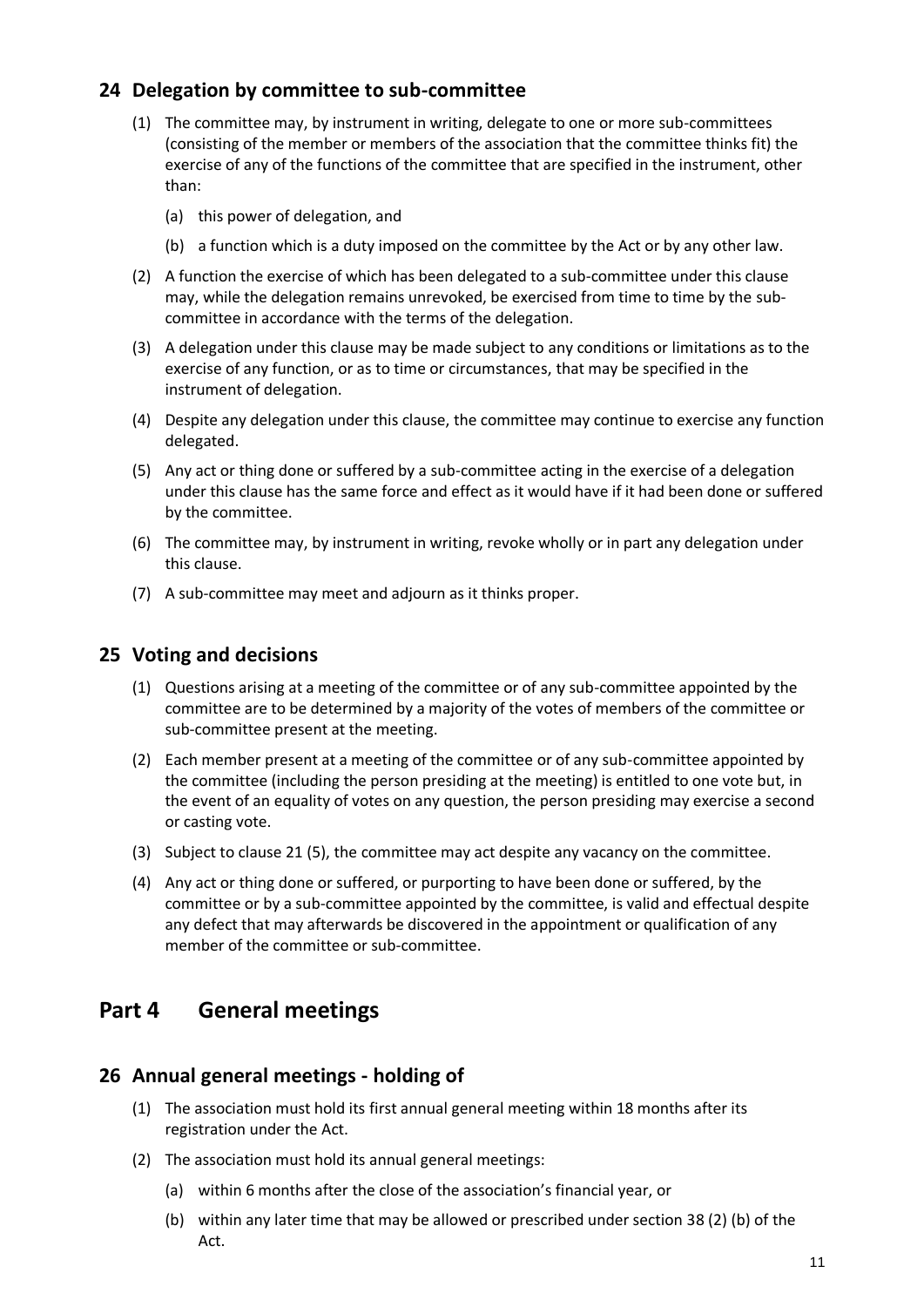## <span id="page-11-0"></span>**27 Annual general meetings - calling of and business at**

- (1) The annual general meeting of the association is, subject to the Act and to clause 26, to be convened on the date and at the place and time that the committee thinks fit.
- (2) In addition to any other business which may be transacted at an annual general meeting, the business of an annual general meeting is to include the following:
	- (a) to confirm the minutes of the last preceding annual general meeting and of any special general meeting held since that meeting,
	- (b) to receive from the committee reports on the activities of the association during the last preceding financial year,
	- (c) to elect office-bearers of the association and ordinary committee members,
	- (d) to receive and consider any financial statement or report required to be submitted to members under the Act.
- (3) An annual general meeting must be specified as that type of meeting in the notice convening it.

## <span id="page-11-1"></span>**28 Special general meetings - calling of**

- (1) The committee may, whenever it thinks fit, convene a special general meeting of the association, which can be referred to as committee meetings.
- (2) The committee must, on the requisition of at least 5% of the total number of members, convene a special general meeting of the association.
- (3) A requisition of members for a special general meeting:
	- (a) must be in writing, and
	- (b) must state the purpose or purposes of the meeting, and
	- (c) must be signed by the members making the requisition, and
	- (d) must be lodged with the secretary, and
	- (e) may consist of several documents in a similar form, each signed by one or more of the members making the requisition.
- (4) If the committee fails to convene a special general meeting to be held within 1 month after the date on which a requisition of members for the meeting is lodged with the secretary, any one or more of the members who made the requisition may convene a special general meeting to be held not later than 3 months after that date.
- (5) A special general meeting convened by a member or members as referred to in subclause (4) must be convened as nearly as is practicable in the same manner as general meetings are convened by the committee.
- (6) For the purposes of subclause (3):
	- (a) a requisition may be in electronic form, and
	- (b) a signature may be transmitted, and a requisition may be lodged, by electronic means.

## <span id="page-11-2"></span>**29 Notice**

(1) Except if the nature of the business proposed to be dealt with at a general meeting requires a special resolution of the association, the secretary must, at least 2 days before the date fixed for the holding of the general meeting, give a notice to each member specifying the place, date and time of the meeting and the nature of the business proposed to be transacted at the meeting.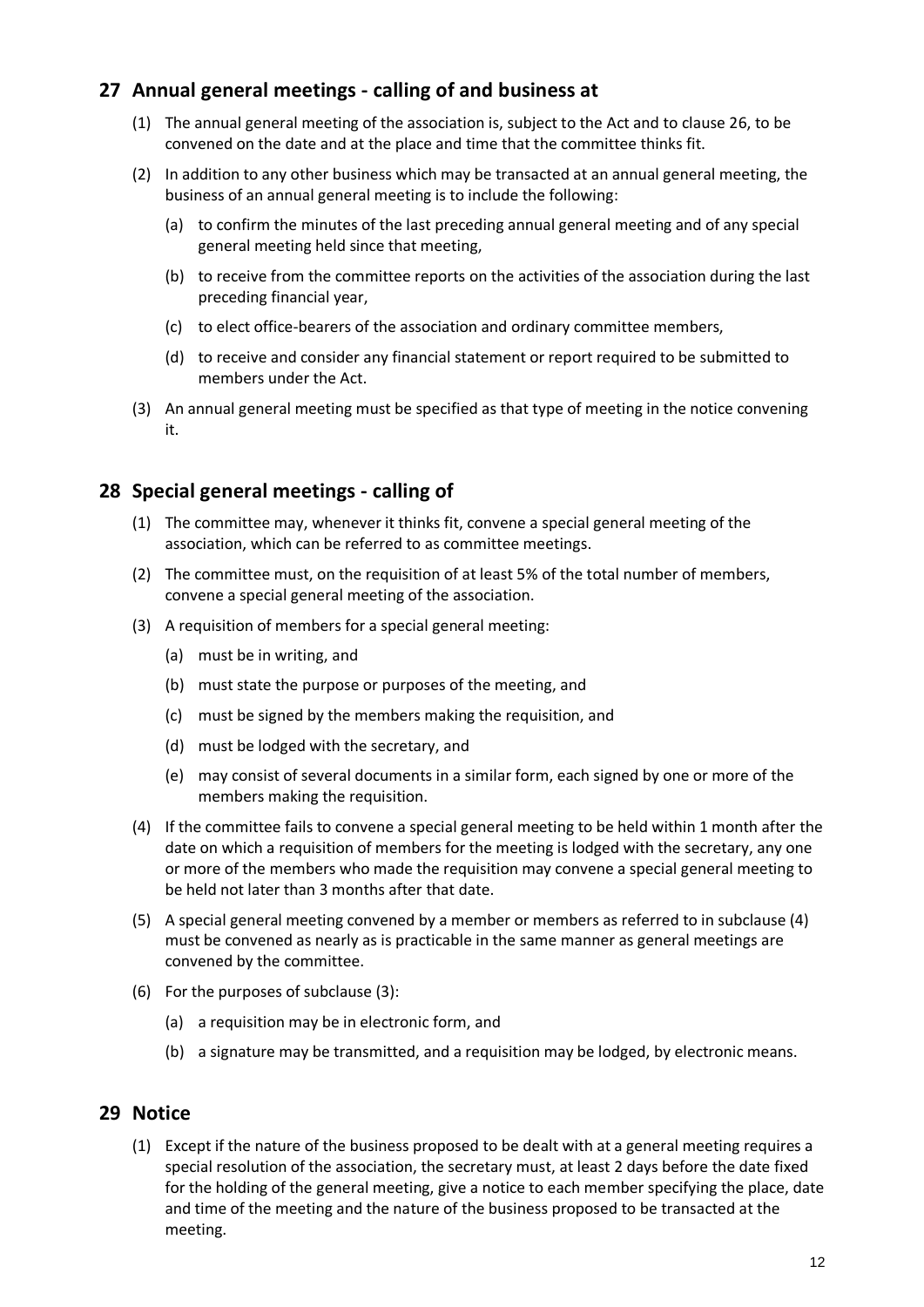- (2) If the nature of the business proposed to be dealt with at a general meeting requires a special resolution of the association, the secretary must, at least 7 days before the date fixed for the holding of the general meeting, cause notice to be given to each member specifying, in addition to the matter required under subclause (1), the intention to propose the resolution as a special resolution.
- (3) No business other than that specified in the notice convening a general meeting is to be transacted at the meeting except, in the case of an annual general meeting, business which may be transacted under clause 26 (2).
- (4) A member desiring to bring any business before a general meeting may give notice in writing of that business to the secretary who must include that business in the next notice calling a general meeting given after receipt of the notice from the member.

## <span id="page-12-0"></span>**30 Quorum for general meetings**

- (1) No item of business is to be transacted at a general meeting unless a quorum of members entitled under this constitution to vote is present during the time the meeting is considering that item.
- (2) Five members present (being members entitled under this constitution to vote at a general meeting) constitute a quorum for the transaction of the business of a general meeting.
- (3) If within half an hour after the appointed time for the commencement of a general meeting a quorum is not present, the meeting:
	- (a) if convened on the requisition of members—is to be dissolved, and
	- (b) in any other case—is to stand adjourned to the same day in the following week at the same time and (unless another place is specified at the time of the adjournment by the person presiding at the meeting or communicated by written notice to members given before the day to which the meeting is adjourned) at the same place.
- (4) If at the adjourned meeting a quorum is not present within half an hour after the time appointed for the commencement of the meeting, the members present (being at least 3) are to constitute a quorum.

## <span id="page-12-1"></span>**31 Presiding member**

- (1) The president or, in the president's absence, the vice-president, is to preside as chairperson at each general meeting of the association.
- (2) If the president and the vice-president are absent or unwilling to act, the members present must elect one of their number to preside as chairperson at the meeting.

## <span id="page-12-2"></span>**32 Adjournment**

- (1) The chairperson of a general meeting at which a quorum is present may, with the consent of the majority of members present at the meeting, adjourn the meeting from time to time and place to place, but no business is to be transacted at an adjourned meeting other than the business left unfinished at the meeting at which the adjournment took place.
- (2) If a general meeting is adjourned for 14 days or more, the secretary must give written or oral notice of the adjourned meeting to each member of the association stating the place, date and time of the meeting and the nature of the business to be transacted at the meeting.
- (3) Except as provided in subclauses (1) and (2), notice of an adjournment of a general meeting or of the business to be transacted at an adjourned meeting is not required to be given.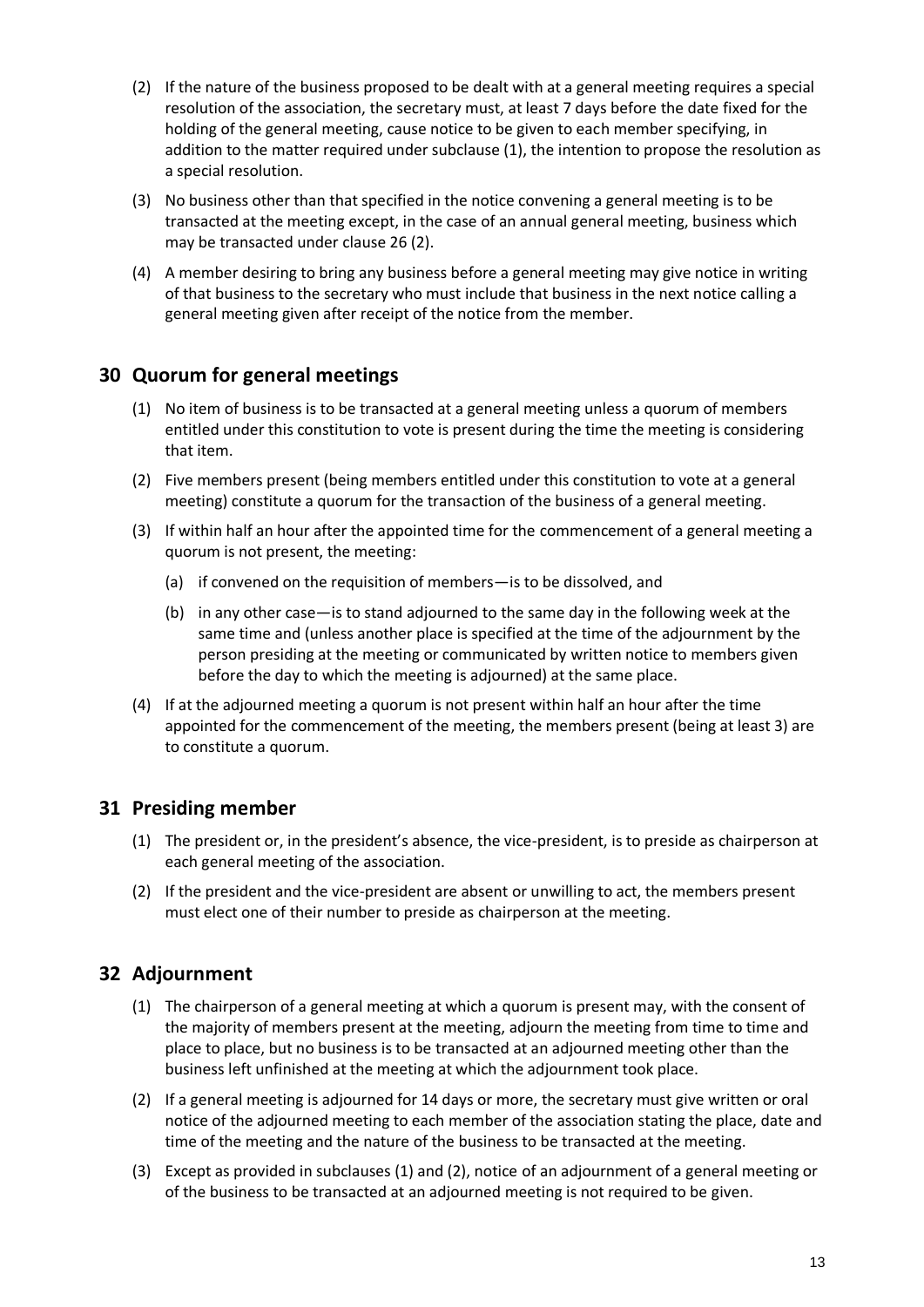## <span id="page-13-0"></span>**33 Making of decisions**

- (1) A question arising at a general meeting of the association is to be determined by:
	- (a) a show of hands or, if the meeting is one to which clause 37 applies, any appropriate corresponding method that the committee may determine, or
	- (b) if on the motion of the chairperson or if 5 or more members present at the meeting decide that the question should be determined by a written ballot—a written ballot.
- (2) If the question is to be determined by a show of hands, a declaration by the chairperson that a resolution has, on a show of hands, been carried or carried unanimously or carried by a particular majority or lost, or an entry to that effect in the minute book of the association, is evidence of the fact without proof of the number or proportion of the votes recorded in favour of or against that resolution.
- (3) Subclause (2) applies to a method determined by the committee under subclause (1) (a) in the same way as it applies to a show of hands.
- (4) If the question is to be determined by a written ballot, the ballot is to be conducted in accordance with the directions of the chairperson.

## <span id="page-13-1"></span>**34 Special resolutions**

A special resolution may only be passed by the association in accordance with section 39 of the Act, whilst also adhering to notice period outlined in clause 29 (2).

## <span id="page-13-2"></span>**35 Voting**

- (1) On any question arising at a general meeting of the association a member has one vote only.
- (2) In the case of an equality of votes on a question at a general meeting, the chairperson of the meeting is entitled to exercise a second or casting vote.
- (3) A member is not entitled to vote at any general meeting of the association unless all money due and payable by the member to the association has been paid.
- (4) A member is not entitled to vote at any general meeting of the association if under 18 years old.

## <span id="page-13-3"></span>**36 Proxy votes not permitted**

Proxy voting must not be undertaken at or in respect of a general meeting.

**Note.** Schedule 1 to the Act provides that an association's constitution is to address whether members of the association are entitled to vote by proxy at general meetings.

## <span id="page-13-4"></span>**37 Postal or electronic ballots**

- (1) The association may hold a postal or electronic ballot (as the committee determines) to determine any issue or proposal (other than an appeal under clause 13).
- (2) A postal or electronic ballot is to be conducted in accordance with Schedule 3 to the Regulation.

## <span id="page-13-5"></span>**38 Use of technology at general meetings**

(1) A general meeting may be held at 2 or more venues using any technology approved by the committee that gives each of the association's members a reasonable opportunity to participate.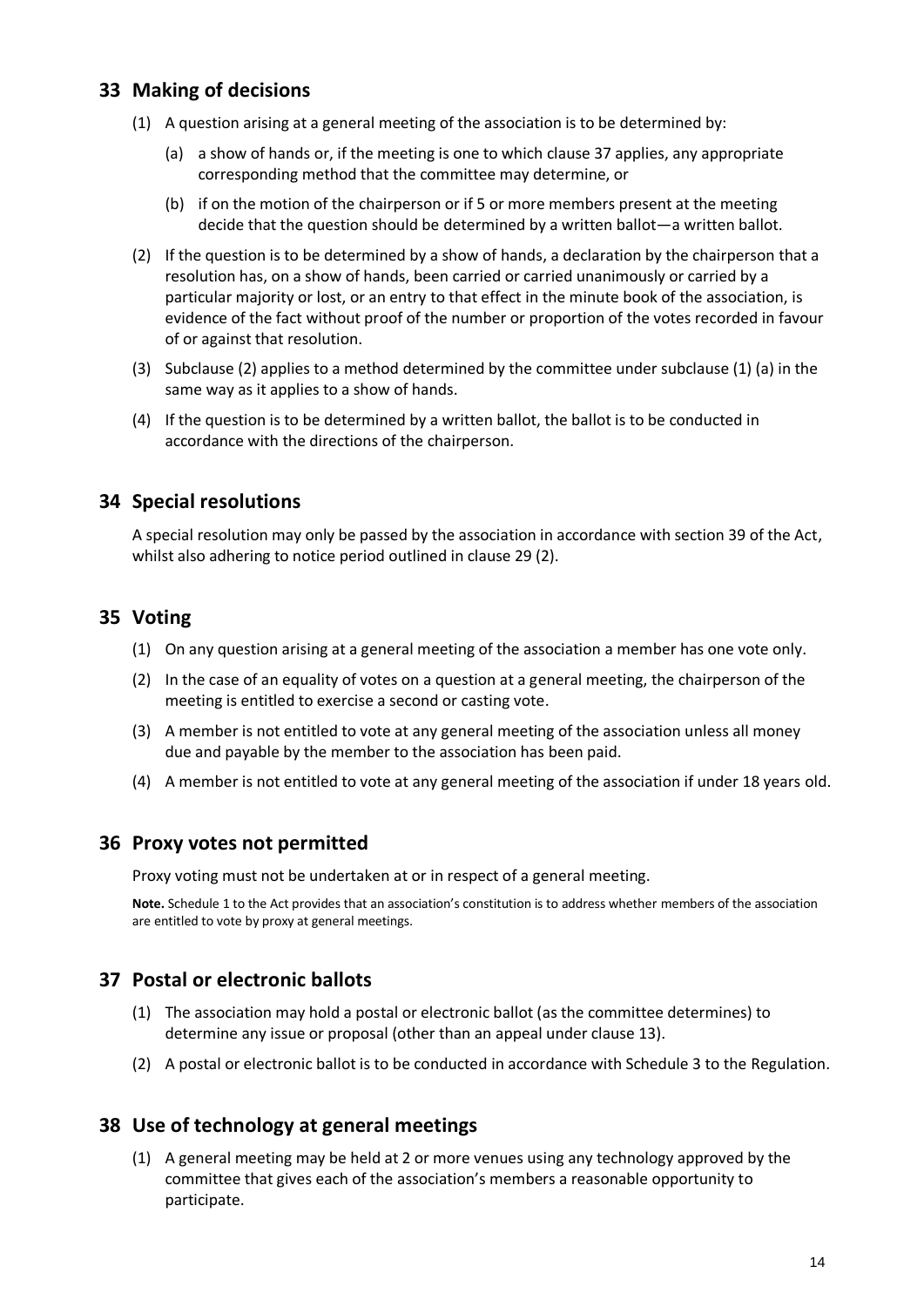(2) A member of an association who participates in a general meeting using that technology is taken to be present at the meeting and, if the member votes at the meeting, is taken to have voted in person.

## <span id="page-14-0"></span>**Part 5 Miscellaneous**

#### <span id="page-14-1"></span>**39 Insurance**

The association may effect and maintain insurance.

#### <span id="page-14-2"></span>**40 Funds - source**

- (1) The funds of the association are to be derived from entrance fees and annual subscriptions of members, sponsor contributions, donations and, subject to any resolution passed by the association in general meeting, any other sources that the committee determines.
- (2) All money received by the association must be deposited and without deduction to the credit of the association's bank or other authorised deposit-taking institution account.
- (3) The association must, as soon as practicable, issue an appropriate receipt.

#### <span id="page-14-3"></span>**41 Funds - management**

- (1) Subject to any resolution passed by the association in general meeting, the funds of the association are to be used solely in pursuance of the objects of the association in the manner that the committee determines.
- (2) All cheques, drafts, bills of exchange, promissory notes and other negotiable instruments must be signed by 2 authorised signatories.

## <span id="page-14-4"></span>**42 Association is non-profit**

Subject to the Act and the Regulation, the association must apply its funds and assets solely in pursuance of the objects of the association and must not conduct its affairs so as to provide a pecuniary gain for any of its members.

**Note.** Section 5 of the Act defines **pecuniary gain** for the purpose of this clause.

## <span id="page-14-5"></span>**43 Dissolution Clause**

In the event of the organisation being dissolved, the amount that remains after such dissolution and the satisfaction of all debts and liabilities shall be transferred to another organisation with similar purposes which is not carried on for the profit or gain of its individual members.

## <span id="page-14-6"></span>**44 Revocation Clause**

If the organisation is wound up or its endorsement as a deductible gift recipient is revoked (whichever occurs first), any surplus of the following assets shall be transferred to another organisation with similar objects, which is charitable at law, to which income tax deductible gifts can be made:

- o Gifts of money or property for the principal purpose of the organisation
- o Contributions made in relation to an eligible fundraising event held for the principal purpose of the organisation
- o Money received by the organisation because of such gifts and contributions.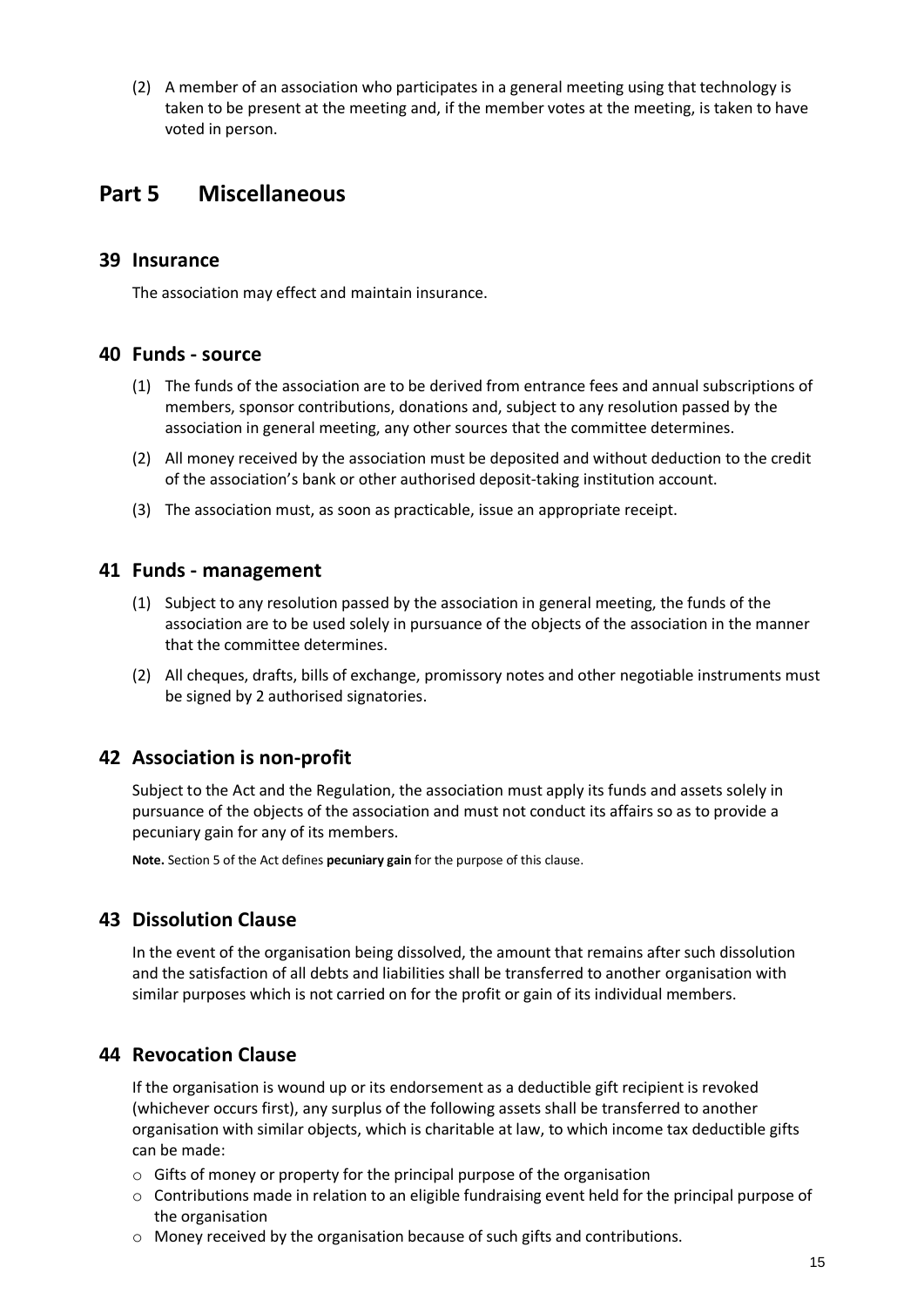## <span id="page-15-0"></span>**45 Distribution of property on winding up of association**

- (1) Subject to the Act and the Regulations, in a winding up of the association, any surplus property of the association is to be transferred to another organisation with similar objects and which is not carried on for the profit or gain of its individual members.
- (2) In this clause, a reference to the surplus property of an association is a reference to that property of the association remaining after satisfaction of the debts and liabilities of the association and the costs, charges and expenses of the winding up of the association.

**Note.** Section 65 of the Act provides for distribution of surplus property on the winding up of an association.

## <span id="page-15-1"></span>**46 Change of name, objects and constitution**

An application for registration of a change in the association's name, objects or constitution in accordance with section 10 of the Act is to be made by the public officer or a committee member.

## <span id="page-15-2"></span>**47 Custody of books etc**

Except as otherwise provided by this constitution, all records, books and other documents relating to the association must be kept in New South Wales:

- (a) at the main premises of the association, in the custody of the public officer or a member of the association (as the committee determines), or
- (b) if the association has no premises, at the association's official address, in the custody of the public officer.

#### <span id="page-15-3"></span>**48 Inspection of books etc**

- (1) The following documents must be open to inspection, free of charge, by a member of the association at any reasonable hour:
	- (a) records, books and other financial documents of the association,
	- (b) this constitution,
	- (c) minutes of all committee meetings and general meetings of the association.
- (2) A member of the association may obtain a copy of any of the documents referred to in subclause (1) on payment of a fee of not more than \$1 for each page copied.
- (3) Despite subclauses (1) and (2), the committee may refuse to permit a member of the association to inspect or obtain a copy of records of the association that relate to confidential, personal, employment, commercial or legal matters or where to do so may be prejudicial to the interests of the association.

## <span id="page-15-4"></span>**49 Service of notices**

- (1) For the purpose of this constitution, a notice may be served on or given to a person:
	- (a) by delivering it to the person personally, or
	- (b) by sending it by pre-paid post to the address of the person, or
	- (c) by sending it by facsimile transmission or some other form of electronic transmission to an address specified by the person for giving or serving the notice.
- (2) For the purpose of this constitution, a notice is taken, unless the contrary is proved, to have been given or served: